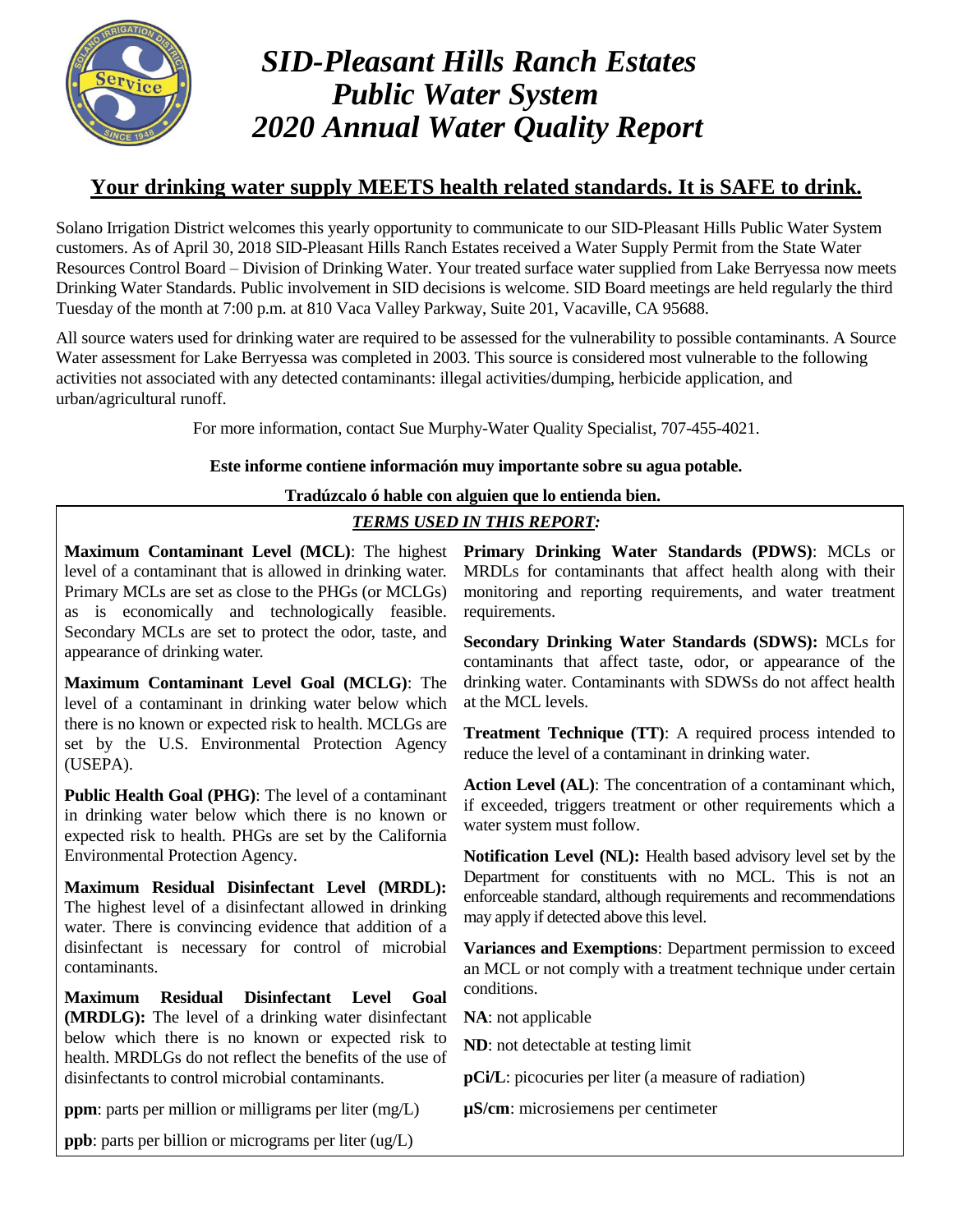**The sources of drinking water** (both tap water and bottled water) include rivers, lakes, streams, ponds, reservoirs, springs, and wells. As water travels over the surface of the land or through the ground, it dissolves naturally-occurring minerals and, in some cases, radioactive material, and can pick up substances resulting from the presence of animals or from human activity.

#### **Contaminants that may be present in source water include:**

- *Microbial contaminants*, such as viruses and bacteria, that may come from sewage treatment plants, septic systems, agricultural livestock operations, and wildlife.
- *Inorganic contaminants*, such as salts and metals, that can be naturally-occurring or result from urban stormwater runoff, industrial or domestic wastewater discharges, oil and gas production, mining, or farming.
- *Pesticides and herbicides*, which may come from a variety of sources such as agriculture, urban stormwater runoff, and residential uses.
- *Organic chemical contaminants*, including synthetic and volatile organic chemicals, that are byproducts of industrial processes and petroleum production, and can also come from gas stations, urban stormwater runoff, agricultural application, and septic systems.
- *Radioactive contaminants*, which can be naturally-occurring or be the result of oil and gas production and mining activities.

**In order to ensure that tap water is safe to drink**, USEPA and the State Water Resources Control Board – Division of Drinking Water (DDW) prescribe regulations that limit the amount of certain contaminants in water provided by public water systems. DDW regulations also establish limits for contaminants in bottled water that must provide the same protection for public health.

**Tables below list all of the drinking water contaminants that were detected during the most recent sampling for the constituent**. The presence of these contaminants in the water does not necessarily indicate that the water poses a health risk. DDW allows systems to monitor for certain contaminants less than once per year because the concentrations of these contaminants do not change frequently. NEW permitted facilities undergo more extensive testing during the first year of operations.

| <b>TABLE 1 - SAMPLING RESULTS SHOWING THE DETECTION OF BACTERIA</b> |                                     |                                                     |                                                                                                            |     |                               |                                                                                                                                        |  |  |
|---------------------------------------------------------------------|-------------------------------------|-----------------------------------------------------|------------------------------------------------------------------------------------------------------------|-----|-------------------------------|----------------------------------------------------------------------------------------------------------------------------------------|--|--|
| Microbiological<br><b>Constituents</b>                              | <b>Highest No.</b><br>of detections | No. of<br>months<br>in<br>violation                 | <b>MCL</b>                                                                                                 |     | <b>MCLG</b>                   | <b>Typical Source of Bacteria</b>                                                                                                      |  |  |
| <b>Total Coliform Bacteria</b>                                      | (In a mo.)<br>$\Omega$              | $\Omega$                                            | More than 1 sample in a<br>month with a detection                                                          |     | $\Omega$                      | Naturally present in the environment                                                                                                   |  |  |
| E. coli                                                             | (In the year)<br>$\mathbf{0}$       | $\mathbf{0}$                                        | A routine sample and a repeat<br>sample detect total coliform<br>and either sample also detects<br>E. coli |     | $\theta$                      | Human and animal fecal waste                                                                                                           |  |  |
| <b>TABLE 2 - CUSTOMER TAP SAMPLING RESULTS FOR LEAD AND COPPER</b>  |                                     |                                                     |                                                                                                            |     |                               |                                                                                                                                        |  |  |
| <b>Lead and Copper</b><br>(reporting units)                         | No. of<br>samples<br>collected      | 90 <sup>th</sup><br>percentile<br>level<br>detected | No. of sites<br>exceeding AL                                                                               | AI. | <b>PHG</b>                    | <b>Typical Source of Constituent</b>                                                                                                   |  |  |
| Lead (ppb)<br>8/17/2020                                             | 5                                   | <b>ND</b>                                           | $\Omega$                                                                                                   | 15  | $\mathfrak{D}_{\mathfrak{p}}$ | Internal corrosion of household water<br>plumbing systems; discharges from<br>industrial manufacturers; erosion of natural<br>deposits |  |  |
| Copper (ppm)<br>8/17/2020                                           | 5                                   | <b>ND</b>                                           | $\overline{0}$                                                                                             | 1.3 | 0.30                          | Internal corrosion of household water<br>plumbing systems; erosion of natural<br>deposits; leaching from wood preservatives            |  |  |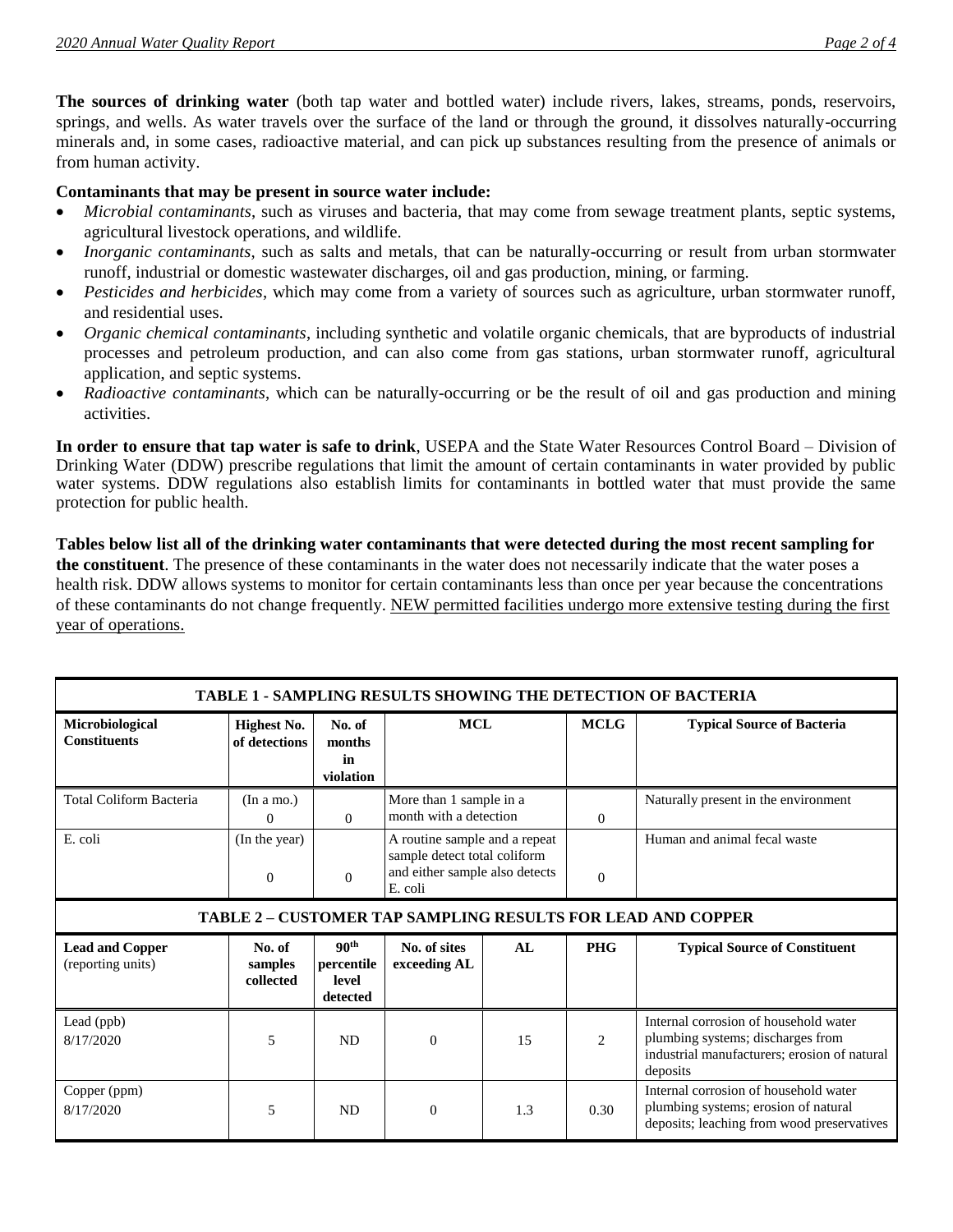| <b>TABLE 3 - SAMPLING RESULTS FOR SODIUM AND HARDNESS</b>                                                     |                       |                                     |                                      |                      |                                 |                                                                |  |
|---------------------------------------------------------------------------------------------------------------|-----------------------|-------------------------------------|--------------------------------------|----------------------|---------------------------------|----------------------------------------------------------------|--|
| <b>Constituent</b><br>(reporting units)                                                                       | <b>Sample</b><br>Date | Average<br>Level<br><b>Detected</b> | <b>Range of</b><br><b>Detections</b> | <b>MCL</b>           | <b>PHG</b><br>(MCLG)            | <b>Typical Source of Constituent</b>                           |  |
| Sodium (ppm)                                                                                                  | 3/17/2020             | 14                                  | 14                                   | none                 | none                            | Generally found in ground & surface water                      |  |
| Hardness (ppm)                                                                                                | 3/17/2020             | 160                                 | 160                                  | none                 | none                            | Generally found in ground & surface water                      |  |
| TABLE 4 - DETECTION OF CONSTITUENTS WITH A PRIMARY DRINKING WATER STANDARD                                    |                       |                                     |                                      |                      |                                 |                                                                |  |
| <b>Constituent</b><br>(reporting units)                                                                       | <b>Sample</b><br>Date | Average<br>Level<br><b>Detected</b> | Range of<br><b>Detections</b>        | <b>MCL</b><br>[MRDL] | <b>PHG</b><br>(MCLG)<br>[MRDLG] | <b>Typical Source of Constituent</b>                           |  |
| Barium (ppb)                                                                                                  | 3/17/2020             | <b>ND</b>                           | <b>ND</b>                            | $\mathbf{1}$         | $\overline{2}$                  | Erosion of natural deposits                                    |  |
| Fluoride (ppm)                                                                                                | 3/17/2020             | <b>ND</b>                           | <b>ND</b>                            | 2.0                  | $\mathbf{1}$                    | Erosion of natural deposits                                    |  |
| Disinfection Byproducts, Disinfectant Residuals, and Disinfection Byproduct Precursors in Distribution System |                       |                                     |                                      |                      |                                 |                                                                |  |
| Total Trihalomethanes (ppb)                                                                                   | Quarterly<br>2020     | 58                                  | $47 - 55$                            | 80 <sup>1</sup>      | <b>NA</b>                       | By-product of drinking water<br>chlorination                   |  |
| Haloacetic Acids (ppb)                                                                                        | Quarterly<br>2020     | 71                                  | 54-60                                | 60 <sup>1</sup>      | <b>NA</b>                       | By-product of drinking water<br>chlorination                   |  |
| Chlorine (ppm)                                                                                                | Monthly<br>2020       | 0.87                                | $0.04 - 1.41$                        | $[4.0]$              | [4]                             | Drinking water disinfectant added for<br>treatment             |  |
| TABLE 5 - DETECTION OF CONSTITUENTS WITH A SECONDARY DRINKING WATER STANDARD                                  |                       |                                     |                                      |                      |                                 |                                                                |  |
| Constituent<br>(reporting units)                                                                              | <b>Sample</b><br>Date | Average<br>Level<br><b>Detected</b> | <b>Range of</b><br><b>Detections</b> | <b>MCL</b>           | <b>PHG</b><br>(MCLG)            | <b>Typical Source of Constituent</b>                           |  |
| Chloride (ppm)                                                                                                | 3/17/2020             | 10                                  | 10                                   | 500                  | <b>NA</b>                       | Runoff/leaching from natural deposits;<br>seawater influence   |  |
| Odor (ton)                                                                                                    | 3/17/2020             | 1.3                                 | 1.3                                  | 3                    | NA                              | Naturally occurring                                            |  |
| Specific Conductance $(\mu S/cm)$                                                                             | 3/17/2020             | 350                                 | 350                                  | 1600                 | NA                              | Substances that form ions when in<br>water; seawater influence |  |
| Sulfate (ppm)                                                                                                 | 3/17/2020             | 20                                  | 20                                   | 500                  | <b>NA</b>                       | Runoff/leaching from natural deposits;<br>industrial wastes    |  |
| Total Dissolved Solids (ppm)                                                                                  | 3/17/2020             | 210                                 | 210                                  | 1000                 | <b>NA</b>                       | Runoff/leaching from natural deposits                          |  |

| TABLE 6 - SAMPLING RESULTS RELATED TO TREATMENT OF SURFACE WATER                                 |                                                                                                                                                               |  |  |  |  |
|--------------------------------------------------------------------------------------------------|---------------------------------------------------------------------------------------------------------------------------------------------------------------|--|--|--|--|
| <b>Treatment Technique</b><br>(Type of approved filtration technology used)                      | Membrane Microfiltration                                                                                                                                      |  |  |  |  |
| <b>Turbidity Performance Standards</b><br>(that must be met through the water treatment process) | Turbidity of the filtered water must:<br>$1 - Be$ less than or equal to $0.1$ NTU in 95% of measurements in a month.<br>$2 - Not exceed 1.0 NTU$ at any time. |  |  |  |  |
| Lowest monthly percentage of samples that met Turbidity<br>Performance Standard No. 1.           | 96.4%                                                                                                                                                         |  |  |  |  |
| Highest single turbidity measurement during the year                                             | 0.297 NTU                                                                                                                                                     |  |  |  |  |
| Number of violations of any surface water treatment<br>requirements                              | $\Omega$                                                                                                                                                      |  |  |  |  |

**1** Compliance is based on a locational running annual average (RAA).